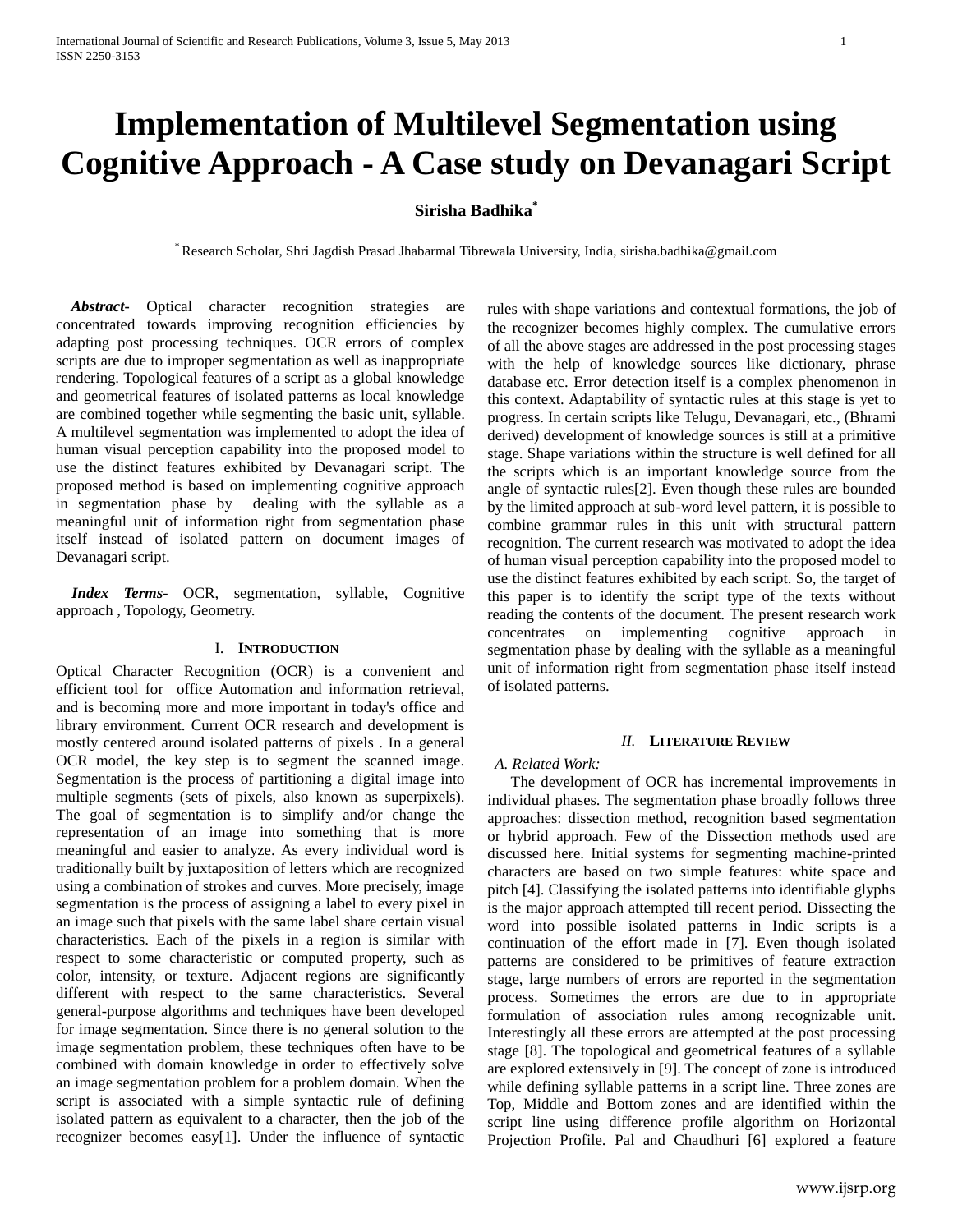based algorithm for automatic recognition of Devanagari script. A structured binary-tree classifier was used by implementing global features for upper tiers of the tree, based on condensed run length approach, for classification and the lower tiers of the tree uses local features, estimated as moments, for classification. Pratap Reddy et. al. [11] proposed a classical approach in the segmentation of Canonical Syllables of Telugu document images. This model is based on the canonical definition of the Telugu script. The relation between zones and components is established in the segmentation process of canonical syllable. The components in the script are classified into six different classes. An individual component associated with either top zone or middle zone or bottom zone is classified as Top Zone (TZ class), Middle Zone (MZ class) and Bottom Zone (BZ class) respectively. A.S.C.S Sastry et al. [12] proposed

a zone extraction method for Telugu text which uses statistical properties of peaks and valleys of the profile vector. In this the horizontal profile of a text line was first obtained and row with peak in the first half is upper bound of middle zone. Find the slope of the valley from the row with peak in lower half of profile with respect to the successive row. The row with the maximum slope of the valley is identified as the lower bound of middle zone.

# *B. Segmentation Challenges:*

 With isolated scripts, characters are written to be separable (although they may touch due to degradation) while connected scripts cannot be easily segmented. Scripts can also be broadly classified based on word composition into syllabic and nonsyllabic. In non-syllabic scripts, characters are horizontally (or vertically) separable glyphs whereas in syllabic scripts, glyphs appear as syllables, which are in turn a complex combination of one or more characters. Sometimes, characters fuse together to form new shapes,The presence of language-specific constructs, in the domain of non-Latin scripts, such as shirorekha (Devanagari), modifiers (south-east Asian scripts), writing order, or irregular word spacing (Arabic and Chinese) requires different approaches to segmentation. While conventional vertical or horizontal profiling methods fail to segment characters directly from words, character segmentation from syllables using only connected component analysis itself is a complex task which is highly correlated with the script characteristics [3].

Casey and Lecolinet define four methods of character segmentation [4] as follows:

- The first is dissection based where the image is decomposed into classifiable units before feature extraction and classification. Due to its dis-connectivity from the later modules, the feedback mechanism is expensive.
- The second method tries to classify subsets of spatial features collected from a word image as a whole. Segmentation hypotheses are generated and choosing best hypothesis along the word gives best recognition result. The challenge of this approach is to come up with minimal number of possibly correct hypotheses.
- The third involves over-segmenting of the word image i.e., one single character could be segmented into two or more parts. The over-segmentation in the vertical

direction only happens to long characters such as एand ह [3].

 The fourth method recognizes an entire word as a unit and is a holistic strategy. A major drawback of this class of methods is that their use is usually restricted to a predefined lexicon.

#### *III.* **INDIAN SCRIPT FEATURES**

#### *A. Devanagari Script characteristics:*

India is a multilingual country. A significantly large number of scripts are used to represent these languages. Indian languages are broadly divided into two categories . The Northern Languages are stroke based and southern are cursive scripts. Most of the Northern languages are derived from Devanagari script. As any other script Devanagari script has its own specified composition rules for combining vowels, consonants, and modifiers. Devanagari script has 13 vowels [see Fig. 1(a)] and 34 consonants [see Figure 1(b)] along with 14 modifiers of vowels and of "rakar", as shown in Figure  $1(a)$ ] symbols Some of them can be combined with their type[5]. Devanagari script consonants are written in a linear left-to-right order, vowel signs are positioned non-linearly above, below or either side of consonants. A modifier can be attached to a vowel or to a consonant. Consonants may have a half form when they are combined with other consonants Except for some characters, the half forms of consonants are the left part of original consonants with the right part removed.



Figure 1 :(a) Vowels and modifiers of Devanagari script. (b) Consonants and their corresponding half forms (shown below the consonants) in Devanagari script.

Another distinctive feature of Devanagari script is the presence of a horizontal line on the top of all characters. This line is known as header line or "shirorekha" (see Figure 2). The words can typically be divided into three strips: top, core, and bottom, as shown in Fig. 3. The header line separates the top and core strips and a virtual base line separates the core and lower strips. The top strip generally contains the top modifiers, and bottom strip contains lower modifiers. When two or more characters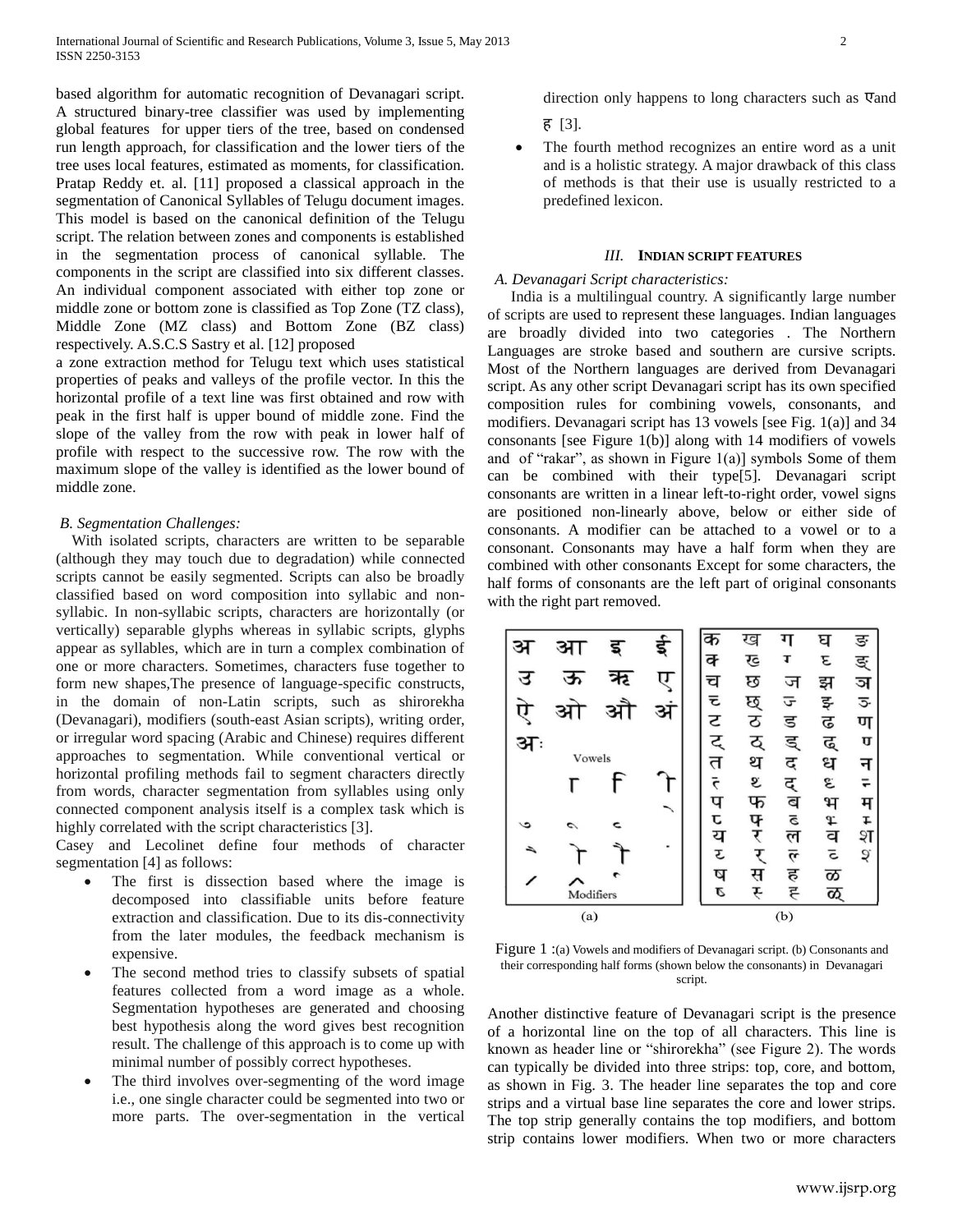appear side by side to form a word in Devanagari, the header lines touch and generate a bigger header line[5].



Figure 2 :Three strips of a word in Devanagari script.

The distinct visual appearance of every script is due to the presence of the segments like – horizontal lines, vertical lines, upward curves, downward curves, descendants and so on. The presence of such segments in a particular script is used as visual clues for a human to identify the type of even the unfamiliar script.

# *B. Language Dependent and independent features:*

 All languages have basic common features of representation. Identification of the characters in Latin and Han based scripts and easy because each character is independent by itself, However dealing with complex scripts(Bhrami based) it is very difficult as it is a combination of independent and dependent consonants. For example Devanagari characters hang from a horizontal line(called the head stroke) written at the top of the character, unlike English letters which are written up from the line below them. It is very important to learn the correct stroke order for Devanagari characters. In English Devanagari is often called a syllabary, rather than an alphabet, because each Devanagari character normally represents a consonant and a vowel combination or a vowel on its own. Each Devanagari character normally represents a complete syllable and a syllable can be combination of full form or half form. In this paper an exploration of cognitive science is to be proposed to identify the language dependent features.

# IV. **PROPOSED METHOD –** *SYLLABLE SEGMENTATION*

The current research was motivated to adopt the idea of human visual perception capability into the proposed model to use the distinct features exhibited by each script. Syllable is a fundamental unit of information in any script based language, derived from the means of phoneme. The structural property of a syllable is dependent on the rules defined by the script. One or more isolated character is associated with a syllable in English. The patterns of individual vowels and consonants are fixed in nature. However the consonant-vowel cluster formation follows a predefined set of rules in combination with patterns of vowel modifier and consonant modifier [2].However it is difficult in complex scripts like Bhrami and Devanagari scripts. This can be explained clearly with two examples one in English(Latin derived) and another in Hindi(Devanagari derived). The word 'vijay' consists of 5 isolated patterns 'v', 'i', 'j' , 'a' and 'y'. Each one of them map on a unique code which generate a glyph to render them correctly. Whereas the word विध्या consists of 4

meaning full units(2 syllables). The first syllable alphabet वि is complex in nature with a combination ध्या consists of 4 meaning full units( 2 syllables). The first syllable alphabet वि is complex in nature with a combination of a consonant(/YA/) with a dependent consonant(/DYA/). Adding to this complexity the order in which they are rendered is also important.. A comparison between the Isolated Pattern approach and Syllable approach is presented in the below Figure 3(a) and (b).

| Word    | IP <sub>1</sub> | IP <sub>2</sub> | IP3 | IP4 | IP <sub>5</sub> | IP <sub>6</sub> |
|---------|-----------------|-----------------|-----|-----|-----------------|-----------------|
| मुस्कान | म               | ه               | ₹   | क   | न               |                 |
| आषा     | 9T              |                 | ष   |     |                 |                 |
| विधाता  |                 | वे              | ध   |     | त               |                 |
| वास्तव  | व               |                 | ₹   | त   | ਰ               |                 |

Figure 3 : (a) Isolated Pattern Approach

| <b>Word</b> | IP <sub>1</sub> | IP <sub>2</sub> | IP <sub>3</sub> | IP4 |
|-------------|-----------------|-----------------|-----------------|-----|
| मुस्कान     | मु              | स्का            | न               |     |
| भाषा        | $3\pi$          | षा              |                 |     |
| विधाता      | वि              | धा              | ता              |     |
| वास्तव      | वा              | स्त             |                 |     |

Figure 3 : (b) Syllable Approach

# **V. SEGMENTATION PHASES:**

After scanning the document, the document image is subjected to pre-processing for back ground noise elimination, skew correction and binarization to generate the bit map image of the text. The pre-processed image then go through number of segmentation phases .

# *A. Line Segmentation:*

In the first phase the preprocessed image is segmented into lines by using horizontal projection profile. The horizontal projection profile is the histogram of the number of ON pixels along every row of the image. White space between text lines is used to segment the text lines. The projection profile will have valleys of zero height between the text lines. Line segmentation is done at these points.

#### *B. Word segmentation:*

The spacing between the words is used for word segmentation. For Devanagari script, spacing between the words is greater than the spacing between characters in a word. The spacing between the words is found by taking the vertical projection profile of an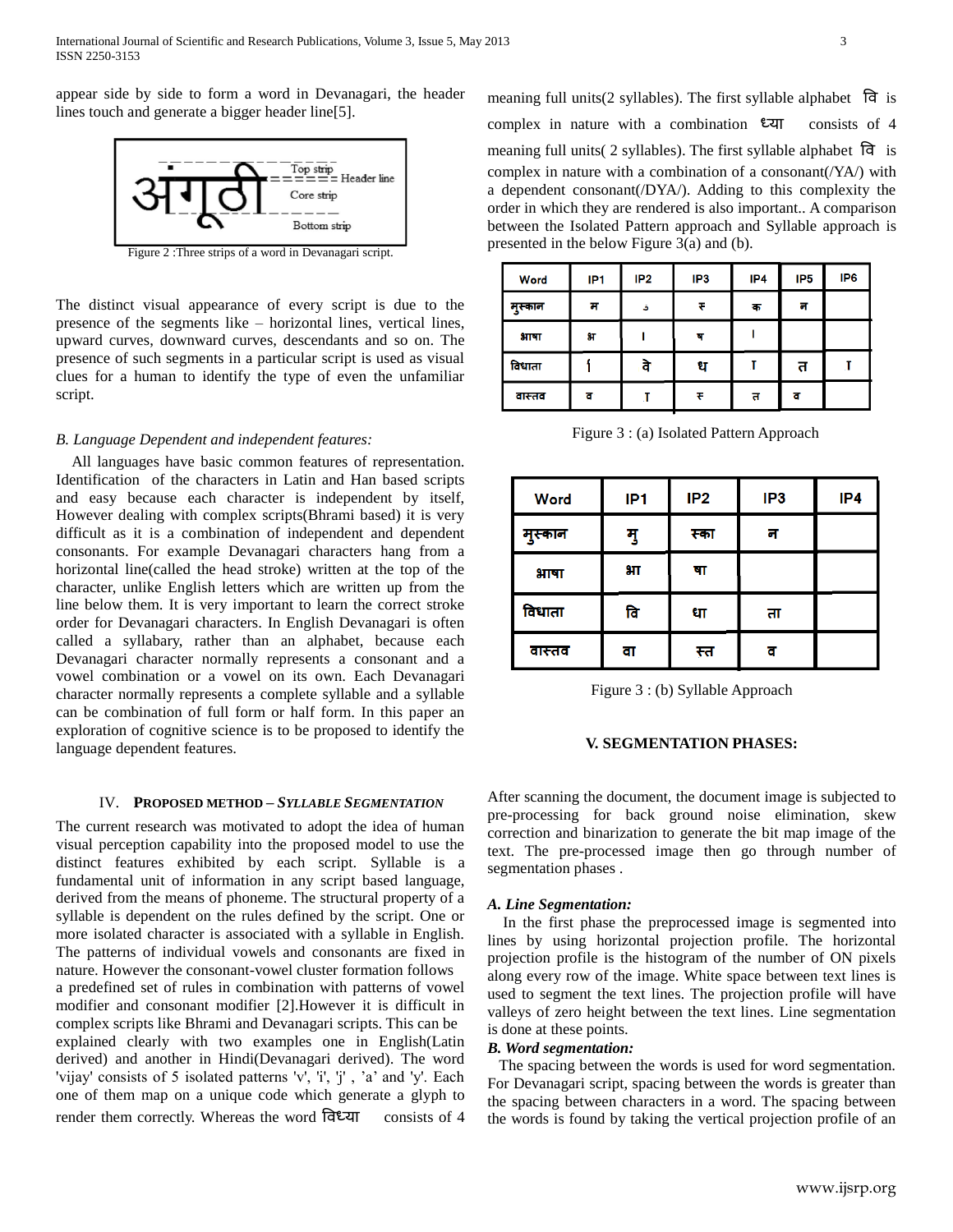input text line. Vertical projection profile is the sum of ON pixels along every column of the image.

# *C. Syllable segmentation:*

For Devanagari script, character segmentation involves the removal of sirorekha/Header line. In this third phase topological information of the script line is used to divide the syllable into three zone's, the top zone, bottom zone and middle zone, horizontally<sup>[9]</sup>. The middle zone, through its horizontal difference projection profile, is then used to determine the candidate boundaries of the syllable. Syllable is treated as a basic unit of information as equivalent to one meaningful unit as per the cognitive approach. Syllable is composed of one or more components[2]. These candidate boundaries are confirmed or modified based on the application of the knowledge source about its geometry(inter syllable distance,aspect ratio, length, etc.).

# *Algorithm used for syllable segmentation:*

- 1. The horizontal projection profile of the meaningful unit is first extracted for every syllable.
- 2. The difference profile of the same is then computed from the above.
- 3. To determine the left boundary traverse the difference profile starting from the middle towards the beginning and determine at what point the maximum peak occurs. This point represents the left boundary of the core component.
- 4. Similarly the right boundary is located by starting from the middle of the difference profile and moving towards the end. The minima in this traversal indicates the right boundary of the core component.
- 5. In both traversals exempt the extreme points as they represent the start and end of the meaningful unit or syllable.
- 6. Once the boundaries of the core component are established this divides the syllable into three regions horizontally namely left region, center region and right region.
- 7. Now combine these 3 regions with the 3 vertical zones(top, middle and bottom) to segment the syllable into nine new regions namely Top-left(TL), Top-Center(TC), Top-Right(TR), Middle-Left(ML), Middle-Center(MC), Middle-Right(MR), Bottom-Left(BL), Bottom-Center(BC) and Bottom-Left(BL) regions.

Script analysis is then used as a knowledge source to indicate which of these regions are essential i.e., contain significant information for that script. Other regions may contain information but that would be redundant information. This information also forms part of the knowledge source. The vowel modifiers and the consonant modifiers are treated as non-core components. The geometric representation of core components will always be within the boundaries of middle zone. The geometrical features of non-core components might spread over all regions with a condition that their placement is around the core component only. The presence of another core component will be treated as a new syllable. An example is showed in Figure 4.



Figure 4 : Devanagari Script after syllable segmentation

Similar exercise may done on other scripts and identified essential regions can be evaluated. An attempt is made to customize the application depending on the script.

# **VI. RESULTS OF SYLLABLE SEGMENTATION**

 The segmentation process starts from dissection of lines. A test document image is presented in figure 5.document image is presented in Figure 5.

# भषा सुन्कर और बोलकर सीखी जथि है, यह भषा का मोखिक रुप है । इसै बचा परिवार सै ही सीखत है ।

Figure 5 : Sample Devanagari Script

Line Segmentation: Script line segmentation is carried out with the help of profile plot of horizontal plane. The horizontal projection profile is the histogram of the number of ON pixels along every row of the image. White space between text lines is used to segment the text lines. Figure(6) shows the segmented lines.

 Line 1 Line 2 Line 3

Figure 6 : Devanagari i Script Segmented into lines

Simple profile information is found to be insufficient for further processing. segmentation of syllables is more convenient if the middle zone is made the basis for syllable segmentation as shown below in Figure(7). Starting of a line is identified with the help of 5 non-zero values of difference profile proceeded by 2 zeros. The starting point(S) is identified as the first non-zero quantity. Ending(E) of the line is identified with the reverse phenomena in which 2 non-zero elements are to be followed by 5 zeros. The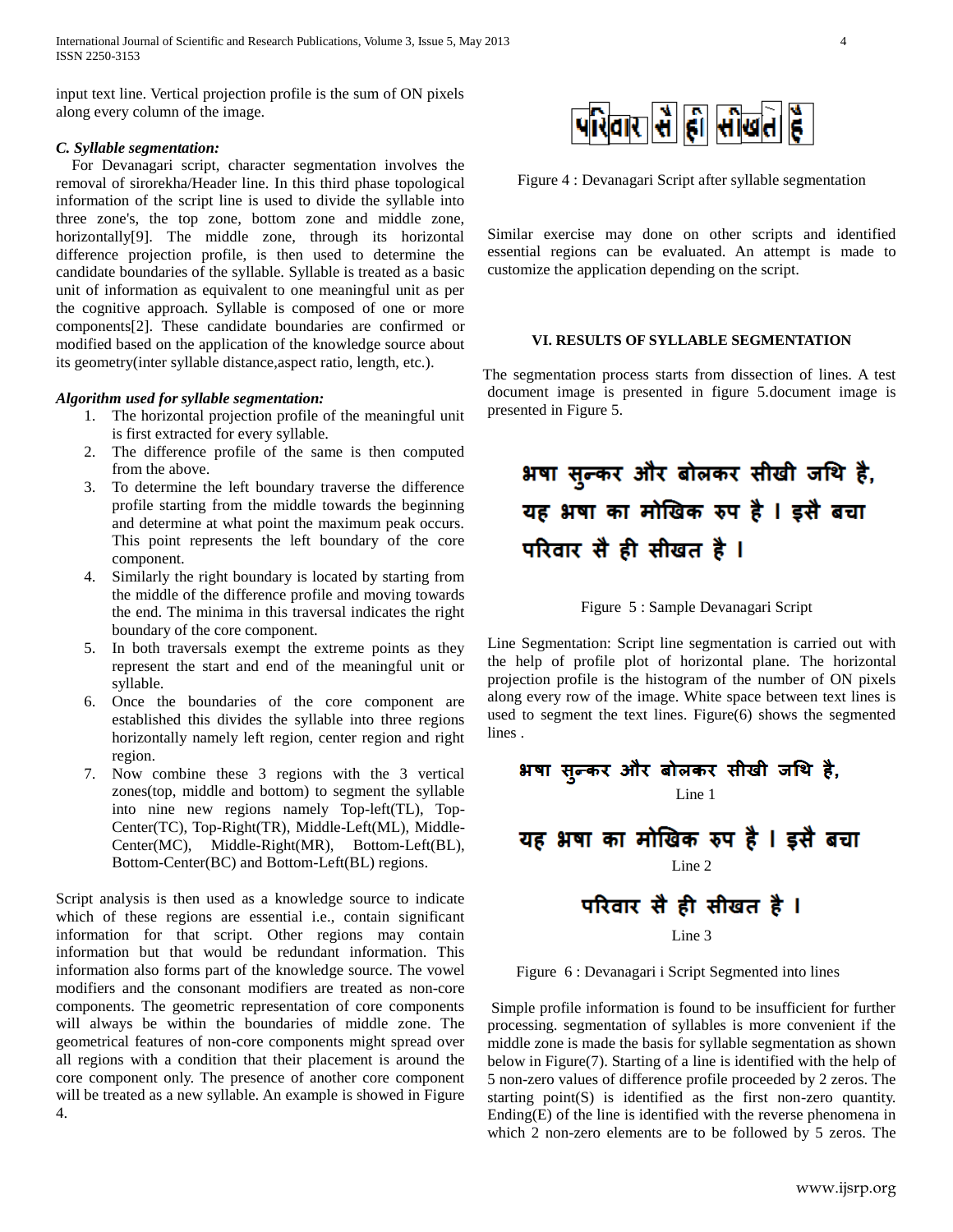peak value in the positive plane & valley in the negative plane will provide us the labelling of Top line(T)  $\&$  Bottom line(B) for each identified script lines.



Figure 7 : Script line segmentation profiles with zones

The middle zone information of each script line is highlighted for the purpose of readability. The labeled information corresponding to zones is explored further in the second phase of segmentation model.

Word Segmentation: Word Level segmentation within the script line is the next step carried out and the results are presented in the Figure(8)

# **भषा सूलकर और बोलकर सीखी जाती है**

Figure 8 : Line1 Word Segmentation

The profile information of the vertical plane of the respective script line is explored during word segmentation. The same phenomena of identifying non zero quantities of difference profile yielded efficient results. However the spacing between words is much less when compared to line spacing we adopted a lower threshold of 2. Fixing of threshold is dependent on font size. For Devanagari script, character segmentation involves the removal of sirorekha /Header line .This can be achieved by computing the horizontal projection of the word image box. The row containing maximum number of black pixels is considered to be the header line. Figure 9 shows the constituent components getting separated after the removal of the sirorekha (the horizontal bar) from a word.



Figure 9 : Removal of the sirorekha from words

Sub-word level segmentation is carried out in the further step which is a more complex task. We first segment candidate patterns of syllable from the difference profile of a word as shown in figure(10). We can observe the peaks and valleys will appear successively in the difference profile of a word. We can observe the peaks and valleys will appear successively in the difference profile.



Figure 10 : Syllable Segmentation for Line1

In the present work, we optimized the number of regions of a syllable to four instead of nine for Devanagari script. The region MC is essential. Among other regions, consonant modifiers are recognized with MR and BC regions. The vowel modifier is associated with TC region in majority of the syllables. Few exception cases are handled separately amounting to less than .05 percent of the total syllables. Script analysis is then used as a knowledge source to indicate which of these regions are essential i.e., contain significant information for that script. Other regions may contain information but that would be redundant information. This information also forms part of the knowledge source.

Four regions are found to be significant and other regions possess minute information or redundant information. For Devanagari script only four regions namely, middle-center(MC), topcenter(TC), bottom-center(BC) and middle-right(MR) are sufficient and complete labeling will be made easy.

These rules are adopted in syllable segmentation process as presented in Figure 11.

|   | वि             |             |   |
|---|----------------|-------------|---|
| L | $\overline{C}$ | $\mathbf R$ |   |
| r |                |             | T |
|   | q              |             | M |
|   |                |             | B |

Figure 11 : Syllable segmented into four Regions

# **VI. CONCLUSION**

In this paper, an improved character identification is proposed. Especially in complex scripts where syllable representation is associated with a cluster of code points, the proposed framework will help in adapting script related locale features. Syllable segmentation approach is adopted in the present work where the wholistic unit, Syllable, is segmented using topological features of the script and the syllable is further segmented into 9 regions while exploring the geometrical features. The proposed model considers script dependent rendering(syntactic) rules. It is possible to extend this approach to any script in the world – to be carried out as a future task. The proposed method is designed in such a way that, appropriate knowledge source can transform it into the respective Devanagari derived script OCR system. Extension of the present model towards Bilingual and Multilingual OCR is the major future scope.